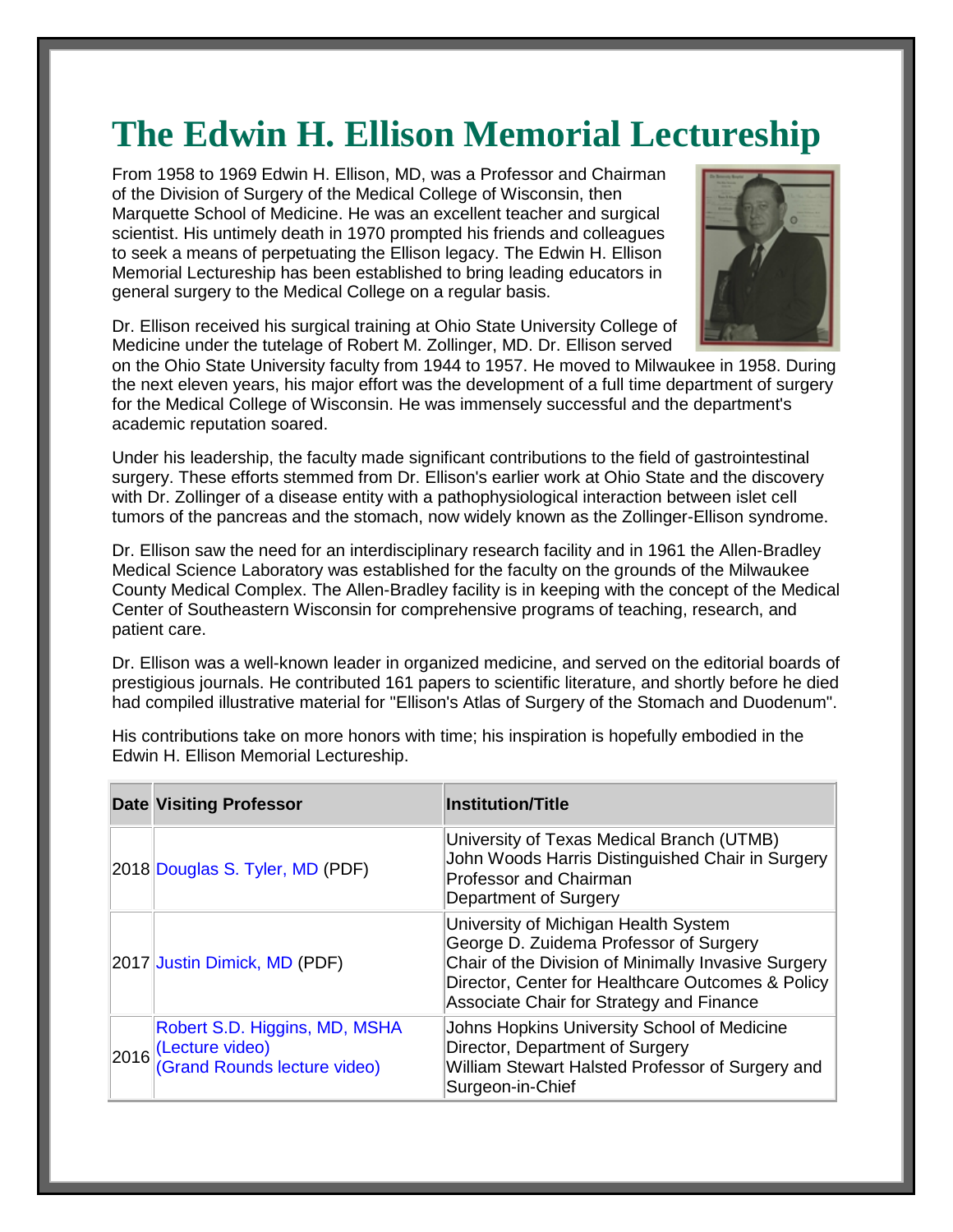|      | Photo 1: Drs. T. Clark Gamblin,<br>Robert S.D. Higgins, Douglas B.<br>Evans                                                                                                                                           |                                                                                                                                                                                                 |
|------|-----------------------------------------------------------------------------------------------------------------------------------------------------------------------------------------------------------------------|-------------------------------------------------------------------------------------------------------------------------------------------------------------------------------------------------|
|      | Photo 2: Dr. Robert Higgins with<br><b>Graduating Residents (Drs. Betsy</b><br>Appel, Moritz Wyler von Ballmoos,<br>Kathleen Simon, Kevin Hudak,<br>Robert Higgins, Nathan Heinzerling,<br>Abby Rothstein, Ryan Berg) |                                                                                                                                                                                                 |
|      | 2015 James Conway, MS, FACHE                                                                                                                                                                                          | Harvard School of Public Health<br>Institute for Healthcare Improvement                                                                                                                         |
| 2014 | Robin S. McLeod, MD<br>(Lecture video)                                                                                                                                                                                | University of Toronto<br>Institute of Health Policy Management and<br>Evaluation<br>Professor, Department of Surgery                                                                            |
|      | 2013 Yuman Fong, MD                                                                                                                                                                                                   | <b>Memorial Sloan-Kettering</b><br>Murray F. Brennan Chair in Surgery<br>Vice Chair for Technology Development<br>Department of Surgery<br>Director, Center for Image-Guided Interventions      |
|      | 2012 John D. Birkmeyer, MD                                                                                                                                                                                            | University of Michigan, Michigan Surgical<br>Collaborative for Outcomes Research and<br>Evaluation<br>George D. Zuidema Professor and<br>Chair of Surgical Outcomes Research                    |
|      | 2011 Douglas L. Fraker, MD                                                                                                                                                                                            | University of Pennsylvania<br>Jonathan E. Rhoads Associate Professor of<br><b>Surgical Science</b><br>Chief, Division of Endocrine and Oncologic<br>Surgery                                     |
|      | 2009 Peter J. Deckers, MD                                                                                                                                                                                             | University of Connecticut School of Medicine<br>Murray-Heilig Professor of Surgery, Dean<br>Emeritus                                                                                            |
|      | 2008 Nicole S. Gibran, MD                                                                                                                                                                                             | <b>Harborview Medical Center</b><br>Director, University of Washington Burn Center<br>Professor, Department of Surgery                                                                          |
|      | 2007 Jay L. Grosfeld, MD                                                                                                                                                                                              | Indiana University School of Medicine<br>Lafayette Page Professor of Pediatric Surgery<br>Chairman Emeritus, Department of Surgery                                                              |
|      | 2006 Gregorio A. Sicard, MD                                                                                                                                                                                           | Washington University School of Medicine<br>Professor of Surgery<br><b>Chief Section of Vascular Surgery</b><br><b>Chief Division of General Surgery</b><br>Vice Chairman Department of Surgery |
|      | 2005 Larry H. Hollier, MD                                                                                                                                                                                             | Louisiana State University<br><b>Health Sciences Center School of Medicine</b>                                                                                                                  |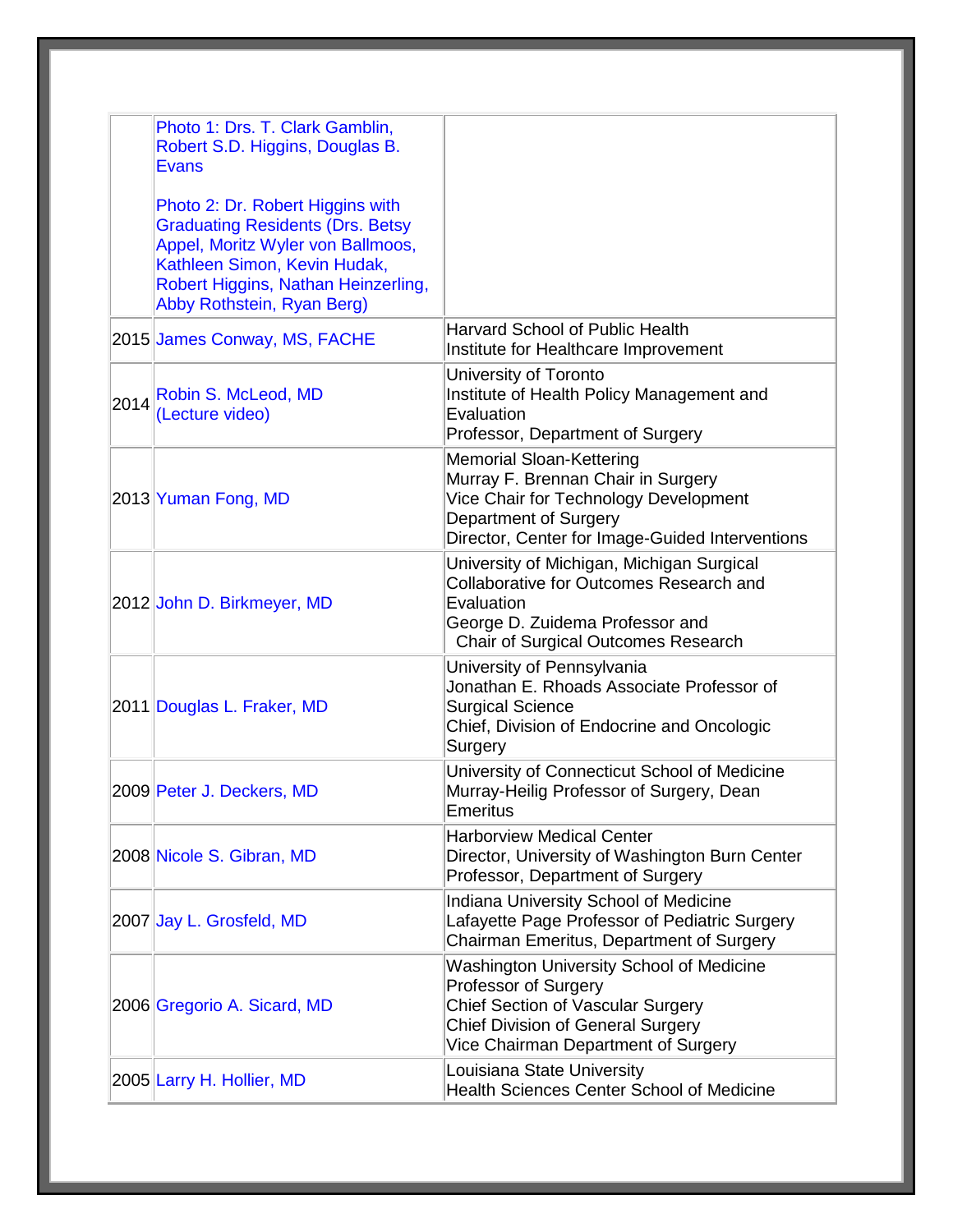|                               | Dean and Professor Surgery                                                                                                     |
|-------------------------------|--------------------------------------------------------------------------------------------------------------------------------|
| 2004 Bruce E. Jarrell, MD     | University of Maryland School of Medicine<br>Senior Associate Dean for Academic Affairs                                        |
| 2003 Carlos A. Pelligrini, MD | University of Washington School of Medicine<br>The Henry N. Harkins Professor and Chairman<br>Department of Surgery            |
| 2002 Michael G. Sarr, MD      | Mayo Clinic<br>Professor and Chair<br>Division of Gastroenterologic and General<br>Surgery                                     |
| 2001 Hugo Obertop, Professor  | Academic Medical Center - Amsterdam<br>Head of Surgical Specialties and Operation Centre                                       |
| 2000 R.C.G. Russell, MB       | The Middlesex Hospital and King Edward<br><b>VII Hospital</b><br>for Officers - London<br><b>Consultant Surgeon</b>            |
| 1999 James Toouli, MBBS, PhD  | Flinders Medical Centre - Australia<br>Chairman, Department of Surgery                                                         |
| 1998 Murray F. Brennan, MD    | Memorial Sloan-Kettering Cancer Center - New<br>York<br>Chairman, Department of Surgery                                        |
| 1997 Richard A. Prinz, MD     | Rush-Presbyterian-St. Luke's Medical College -<br>Chicago<br>Helen Shedd Keith Professor and Chairman<br>Department of Surgery |
| 1996 Andrew Warshaw, MD       |                                                                                                                                |
| 1995 James Becker, MD         |                                                                                                                                |
| 1994 Keith Kelly, MD          |                                                                                                                                |
| 1993 Chris Ellison, MD        |                                                                                                                                |
| 1992 Edward Passaro, MD       |                                                                                                                                |
| 1991 James Cameron, MD        |                                                                                                                                |
| 1990 Wallace Ritchie, MD      |                                                                                                                                |
| 1989 Robert Hermann, MD       |                                                                                                                                |
| 1988 Courtney Townsend, MD    |                                                                                                                                |
| 1987 Hailie Debas, MD         |                                                                                                                                |
| 1986 David Nahrwold, MD       |                                                                                                                                |
| 1985 Ronald Tompkins, MD      |                                                                                                                                |
| 1984 William Silen, MD        |                                                                                                                                |
| 1983 Paul Jordan, MD          |                                                                                                                                |
| 1982 Carter Nance, MD         |                                                                                                                                |
| 1981 Robert Zeppa, MD         |                                                                                                                                |
| 1980 Mort Grossman, MD        |                                                                                                                                |
| 1979 Ward Griffen, MD         |                                                                                                                                |